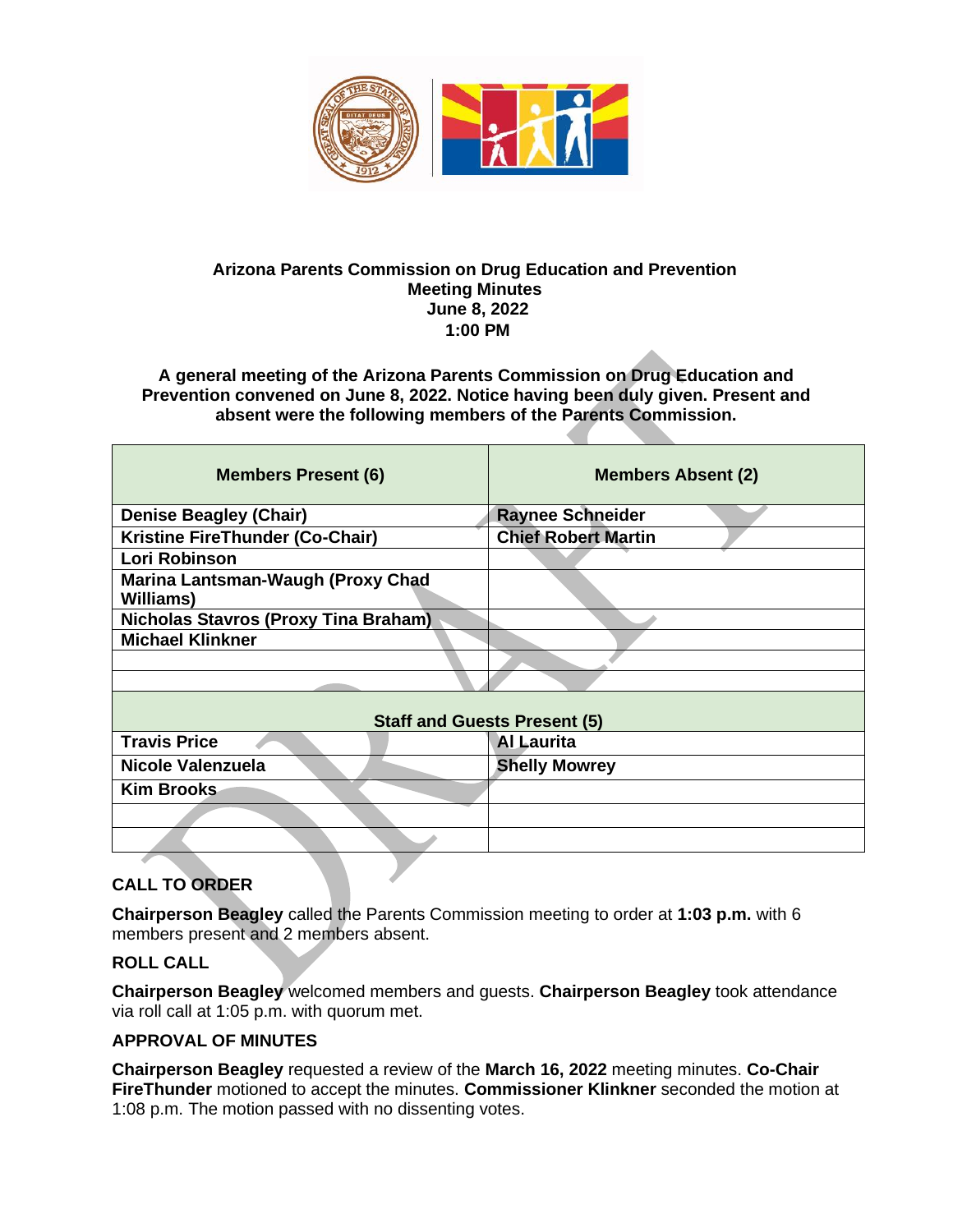#### **EXECUTIVE SESSION**

**Chairperson Beagley** announced that the commission would be entering into Executive Session to discuss the SFY23 Parents Commission Annual Budget and proposed awardees for the upcoming grant cycle that will start on July 1, 2022. **Chairperson Beagley** asked for a motion to enter an Executive Session. **Co-Chair FireThunder** made a motion to enter into Executive Session at 1:10 p.m. The motion was seconded by **Commissioner Klinkner** and approved by all.

#### **PUBLIC MEETING RECONVENE**

**Chairperson Beagley** announced that the Executive Session discussion concluded and the commission public meeting would reconvene. **Chairperson Beagley** asked for a motion to exit the Executive Session. **Commissioner Robinson** made a motion to exit Executive Session at 1:56 p.m. The motion was seconded by **Commissioner Stavros' proxy Ms. Braham** and approved by all.

### **APPROVAL OF THE SFY23 PARENTS COMMISSION ANNUAL BUDGET**

**Chairperson Beagley** requested a final review of the SFY23 Parents Commission Annual Budget. **Chairperson Beagley** asked for a motion to approve the SFY23 Parents Commission Annual Budget and recommended awardees for the upcoming SFY23 grant cycle. **Co-Chair FireThunder** motioned to approve the SFY23 Parents Commission Annual Budget and recommended awardees for the upcoming SFY23 grant cycle. **Commissioner Robinson**  seconded the motion at 1:58 p.m. The motion passed with no dissenting votes.

## **PARENTS COMMISSION MEETING PRESENTATIONS**

**Arizona High**-**Intensity Drug Trafficking Areas** *Mr. Al Laurita, Investigative Support Center Manager Ms. Shelly Mowry, Demand Reduction Coordinator*

**Chairperson Beagley** welcomed and introduced **Mr. Al Laurita, Investigative Support Center Manager** and **Ms. Shelly Mowry, Demand Reduction Coordinator** to the meeting. **Mr. Laurita and Ms. Mowrey** thanked the Commission for the opportunity to present. **Mr. Laurita and Ms. Mowrey** shared a detailed overview of the 2021 Drug Threats in Arizona.

**Mr. Laurita** reviewed the top 5 substances identified as drug threats in Arizona according to data collected for 2020 and 2021: #1 Fentanyl, #2 Methamphetamine, #3 Cocaine, #4 Heroin, #5 Marijuana/THC. **Mr. Laurita** also reviewed the 2021 drug threats on the Southwest borders of the U.S., comparing border state percentages by specific substances, according to the National Seizure System. **Mr. Laurita** projects that in 2022, the number of fentanyl pills seized will be higher than in previous years. **Mr. Laurita** identified spikes in drug usage with specific substances in Arizona. **Mr. Laurita** shared that some social media outlets facilitate the sale and solicitation of drugs. **Mr. Laurita** emphasized that from April 2020 to April 2021 there has been a 28.5% increase in opioid overdose deaths nationally.

**Chairperson Beagley** thanked **Mr. Laurita** for his presentation and asked the commission if they had any questions.

● **Commissioner Robinson** asked Mr. Laurita if the increase in drug seizures were due to an increase in resources committed to the seizures at the border. **Mr. Laurita** stated that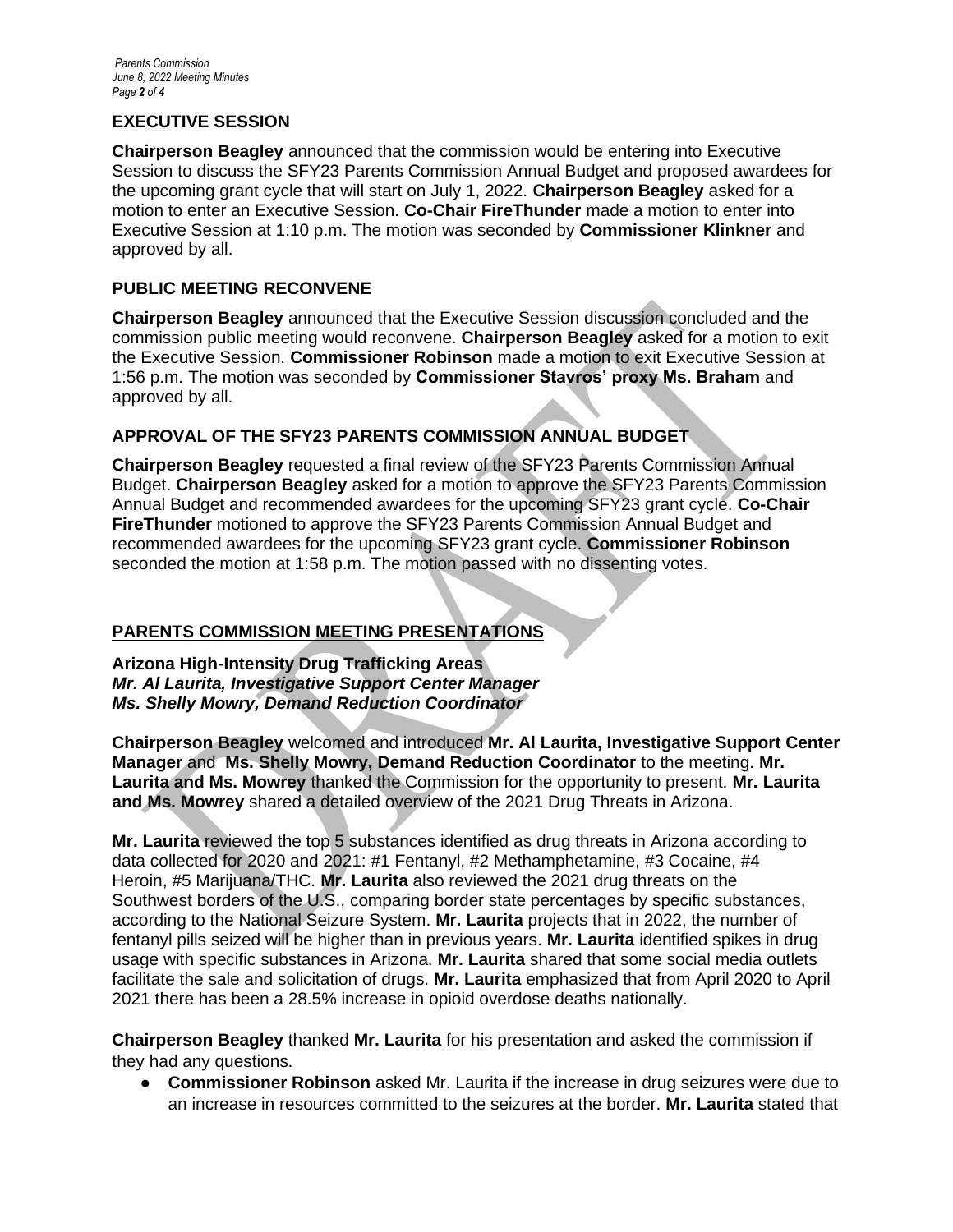the highest rate of drug seizures was in Phoenix, Arizona and not at the southern border and the number of allocated resources has not had an impact on where the seizures are taking place.

● **Chairperson Beagley** shared that individuals will "create a line in the sand" regarding the types of drugs they will experiment with and many will move the "line" to experiment with other substances. **Chairperson Beagley** stated that it takes a village to work together to prevent substance use. **Mr. Laurita** stated that Fentanyl continues to be the #1 substance increasing in usage and agreed that the only way to make substance use issues better is to work together.

## **Chairperson Beagley** welcomed **Ms. Mowrey** to share her presentation with the commission.

- **Ms. Mowrey** shared detailed information about "The Rise in Fentanyl" campaign and accompanying toolkit created by Substance Abuse Coalition Leaders of America with the commission.
- **Ms. Mowrey** urged the Parents Commission to consider utilizing the Fentanyl Toolkit in lieu of the AZ Rx Toolkit because Fentanyl usage is the highest in the state and continuing to rise.
- **Ms. Mowrey** shared elements of the campaign that include:
	- o Personal video testimonies from families that lost a loved one to fentanyl overdose.
	- o Education and awareness handouts
	- o Naloxone information and Good Samaritan Law information
	- o Media materials: PSAs, Posters, and social media creative
	- o Community engagement takeaways: Fact sheets, talk tips and postcards
- **Ms. Mowrey** shared the Arizona Pediatric Fatality Review for 2020 that included that there were 57 fentanyl related deaths for children 0-17. Ms. Mowrey compared that to the statistic that there were 12 children 0-17 who died from COVID-19 in 2020.
- **Ms. Mowrey** stated that the campaign has contributed to a decrease in fatal and nonfatal overdose deaths in the targeted zip codes of the campaign. **Ms. Mowrey** reported that when the campaign is on hiatus there is a correlation between the rise in reported overdoses in those areas.
- **Ms. Mowrey** shared that they will be expanding the outreach to include Sibling to Sibling campaigns focused on getting youth involved to lead conversations with their siblings.

**Chairperson Beagley** thanked **Ms. Mowrey** for her presentation and asked the commission if they had any questions.

- **Commission Klinkner** asked of the 0-17 deaths, did the children know they were taking fentanyl or did they think they were taking something else. **Ms. Mowrey** stated that information has not been determined specifically, but that it was reported that some purchased off the internet and thought they were getting "Oxy" and it was laced with fentanyl. **Commission Klinkner** asked if was cheaper to manufacture fentanyl. **Ms. Mowrey** stated that it is very cheap to manufacture with a high return on investment. **Ms. Mowrey** stated that there are some "fentanyl pill seekers" but that most individuals think that they are purchasing some other substance.
- **Commission Robinson** asked if the youth led information sharing was being implemented in the juvenile justice system. **Ms. Mowrey** stated that it has been implemented in a few counties successfully and they are continuing to work with additional juvenile justice systems in other counties.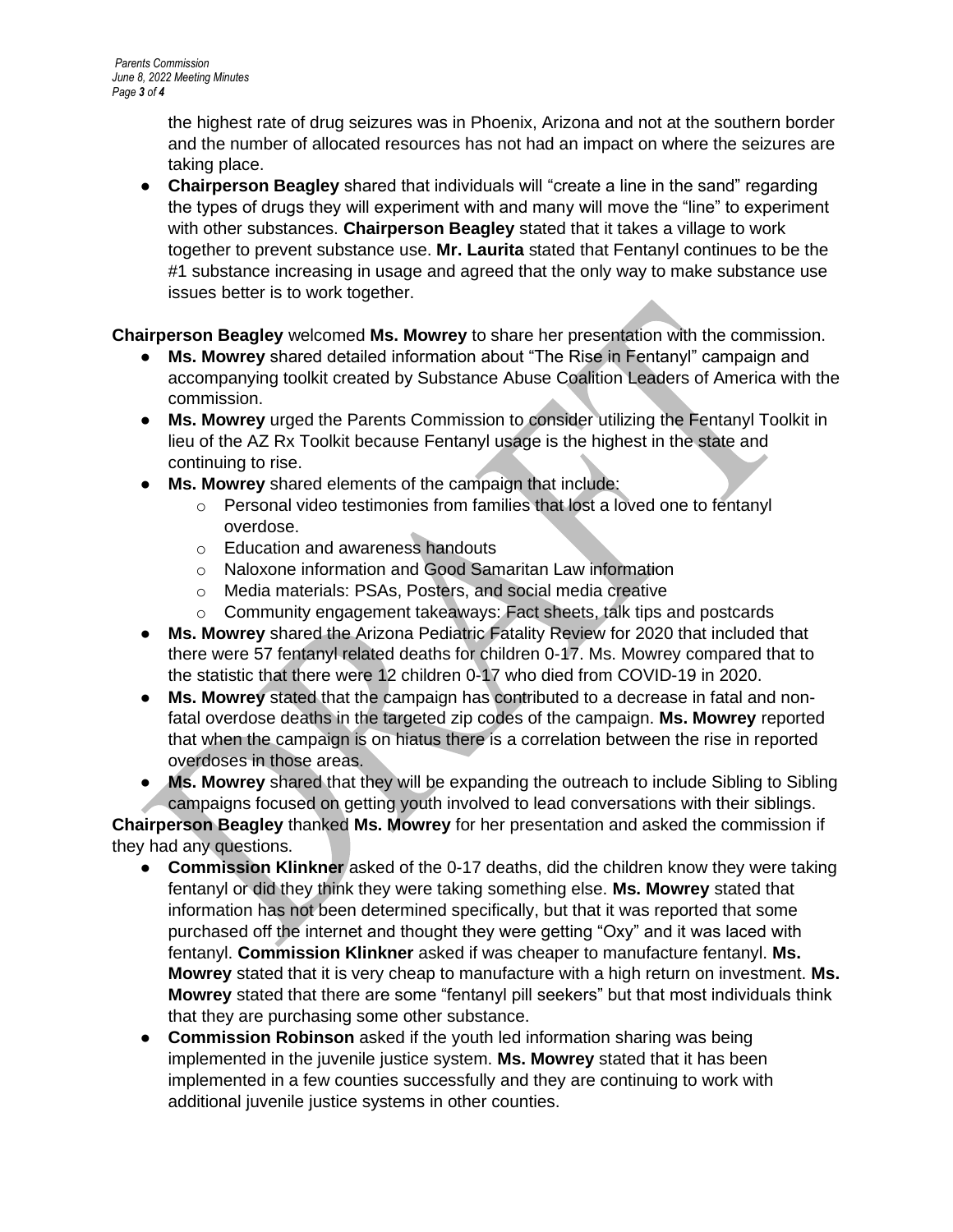#### **PARENTS COMMISSION GRANTEE UPDATES Ms. Nicole Valenzuela Governor's Office of Youth, Faith and Family**

**Chairperson Beagley** invited **Ms. Nicole Valenzuela,** Program Administrator, Governor's Office of Youth, Faith and Family (GOYFF), to share grantee updates with the commission. **Ms. Valenzuela** shared that over 7,100 unduplicated individuals were served in Quarter 3 of the SFY22 grant cycle. **Ms. Valenzuela** shared that the SFY23 Parents Commission Grant process is still active and the grantees awarded will be announced at the end of June 2022.

## **ANNOUNCEMENTS**

**Chairperson Beagley** asked if any commissioners had any announcements they would like to share.

● **Chairperson Beagley** shared that the ASU Summer Institute will be hosted from July 11-15, 2022 in Flagstaff. Chairperson Beagley inquired about the Parents Commission Members attending the conference. **Ms. Valenzuela** stated that she would discuss the opportunity with the GOYFF Leadership team and report back to Chairperson Beagley.

## **FUTURE AGENDA/MEETING SCHEDULE**

**Chairperson Beagley** stated the next scheduled meeting is set for July 13, 2022 at 10:00 a.m. at the Executive Tower. **Chairperson Beagley** announced that the meeting would be hybrid (in-person & virtual) for those unable to attend in-person.

**Chairperson Beagley** stated that the SFY23 Meetings Dates will be:

- July 13, 2022
- September 14, 2022
- November 16, 2022
- January 18, 2023
- March 15, 2023
- May 17, 2023

# **ADJOURN**

**Chairperson Beagley** thanked everyone for being part of the meeting and asked for a motion to adjourn the meeting. **Commissioner Robinson** moved to adjourn. **Commissioner Stavros' proxy Ms. Braham** seconded the motion. The motion passed with no dissenting votes and the meeting adjourned at 2:48 p.m.

9<sup>th</sup> Day of June, 2022 Parents Commission Respectfully Submitted By: Nicole Valenzuela Program Administrator, GOYFF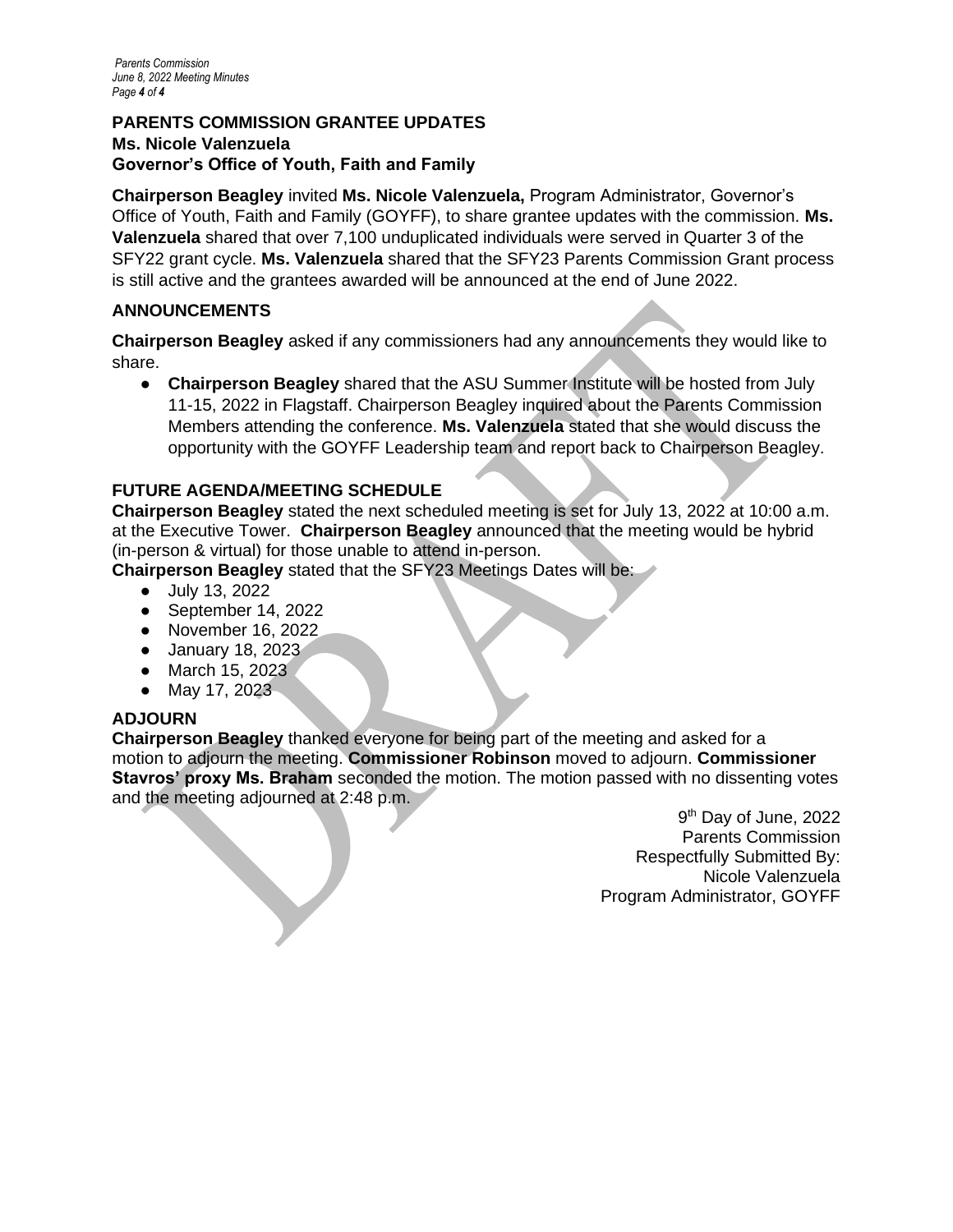

#### **Arizona Parents Commission on Drug Education and Prevention Executive Session June 8, 2022 1:00 PM**

#### **A general meeting of the Arizona Parents Commission on Drug Education and Prevention convened on June 8, 2022. Notice having been duly given. Present and absent were the following members of the Parents Commission.**

| <b>Members Present (6)</b>                            | <b>Members Absent (2)</b>  |
|-------------------------------------------------------|----------------------------|
| <b>Denise Beagley (Chair)</b>                         | <b>Raynee Schneider</b>    |
| Kristine FireThunder (Co-Chair)                       | <b>Chief Robert Martin</b> |
| Lori Robinson                                         |                            |
| Marina Lantsman-Waugh (Proxy Chad<br><b>Williams)</b> |                            |
| <b>Nicholas Stavros (Proxy Tina Braham)</b>           |                            |
| <b>Michael Klinkner</b>                               |                            |
|                                                       |                            |
| <b>Staff and Guests Present (3)</b>                   |                            |
| <b>Travis Price</b>                                   |                            |
| Nicole Valenzuela                                     |                            |
| <b>Kim Brooks</b>                                     |                            |
|                                                       |                            |
|                                                       |                            |

## 1. **CALL TO ORDER**

**Chairperson Beagley** asked for a motion to enter an Executive Session. Quorum present. **Commissioner Klinkner** made a motion to enter into Executive Session at 1:10 p.m. The motion was seconded by **Commissioner Klinkner** and approved by all. **Co-Chair FireThunder** called the Executive Session to order at 1:10 p.m.

## 2. **EXECUTIVE SESSION BUSINESS**

**Chairperson Beagley** announced that the commission entered into Executive Session to discuss the SFY23 Parents Commission Annual Budget and proposed awardees for the upcoming grant cycle that will start on July 1, 2022.

**Mr. Travis Price,** Compliance & Procurement Manager, Arizona Office of the Governor. **Mr. Price** thanked the Commission for the opportunity to present. **Mr. Price** shared key budget topics for Parents Commission members. **Mr. Price** presented an overview of the SFY23 budget. **Mr. Price** stated that the Parents Commission had approximately \$6.2 million budgeted annually and was funded by a percentage of the State of Arizona liquor tax.